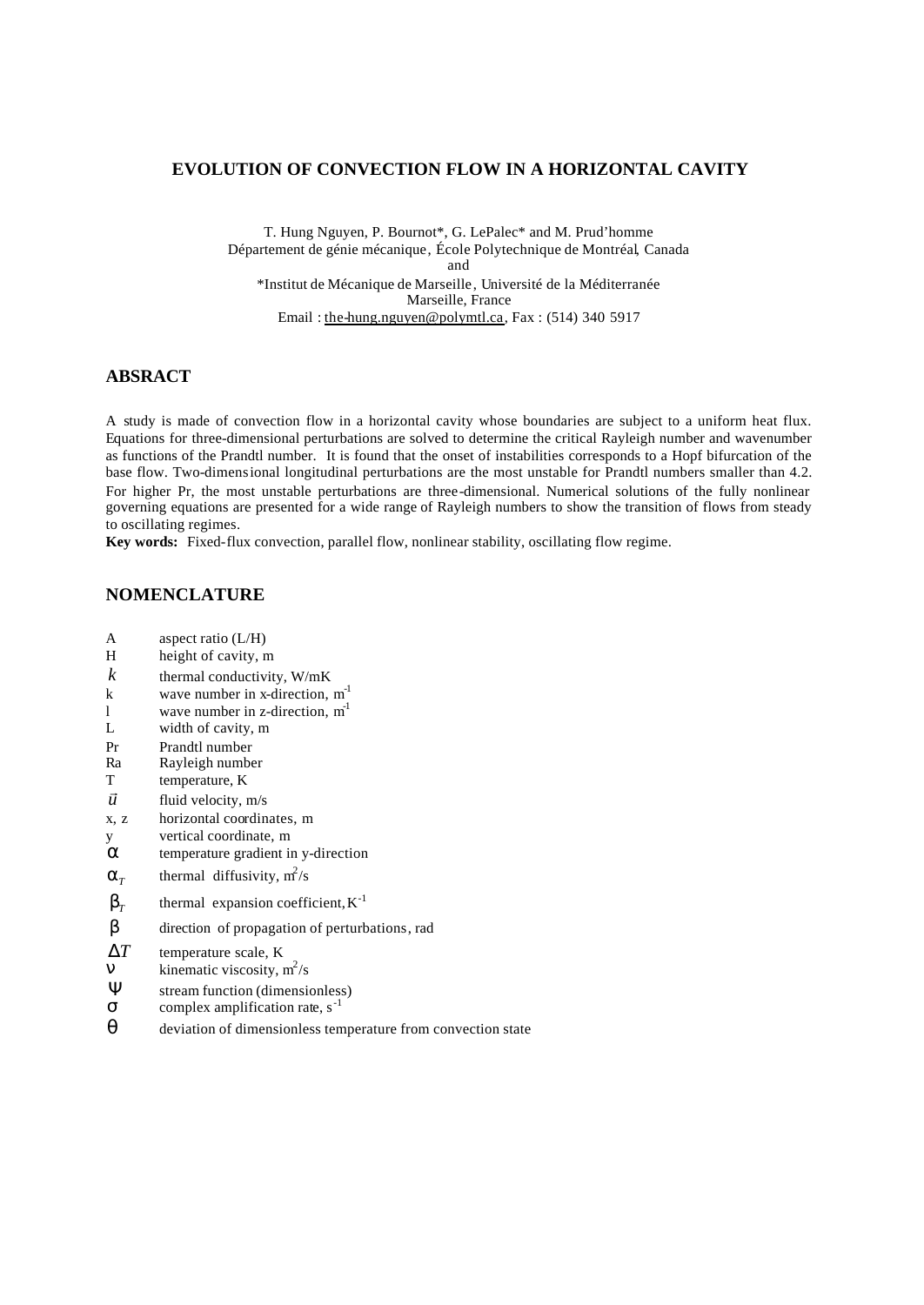### **INTRODUCTION**

It is well known that unicellular flows in rectangular cavities may become unstable at high Rayleigh numbers [1, 2, 3, 4]. Instabilities in a vertical cavity with a fixed temperature difference on the side walls were examined by Bergholz [5], Korpela et al. [6] for various levels of stratification. Suslov and Paolucci [7] extended the analysis to non-Boussinesq conditions without stratification of the base temperature field. It was found that transition from stationary to oscillatory regime was possible, and that the oscillations were either of hydrodynamic or thermal origin, depending on the Prandtl number. Nield [8] showed that different instability regimes could be obtained in a horizontal porous layer submitted to an oblique temperature gradient, by varying the vertical to lateral temperature gradient ratio. Kimura et al. [9] considered the stability of a porous layer heated from below by a constant heat flux. A critical transition from the steady parallel base flow to an oscillatory regime was found.

In this paper we consider the evolution and stability of convection flows in a horizontal cavity whose boundaries are subject to a uniform heat flux. Equations for three-dimensional perturbations are solved to determine the critical Rayleigh number and critical wavenumber as functions of the Prandtl number. Numerical solutions of the governing equations are obtained to s how the transition from steady to oscillating flow regimes.

# Q Q  $Q \leftarrow \longrightarrow x \longleftarrow Q$ L x y H FIG. 1 Geometry and boundary conditions

### **MATHEMATICAL ANALYSIS**

Let us consider the convection flow in a thin horizontal rectangular cavity that is heated by uniform heat fluxes, as shown in Fig.1. It is assumed that the temperature differences are small enough to ensure the validity of the Boussinesq approximation. For a fluid of constant kinematic viscosity v, thermal diffusivity  $\alpha_T$  and coefficient of thermal expansion  $\beta_T$ , we may define the length, temperature, velocity and time scales defined as

$$
H, \Delta T = Q H / k, \mathbf{a}_{T} / H, H^{2}/\mathbf{a}_{T} (1)
$$

 with all fluid properties taken as constants evaluated at some reference temperature  $T_0$ .

Within the Boussinesq approximation  $\rho = \rho_0[1 - \beta_T(T - T_0)]$  for the buoyancy force, the dimensionless governing equations may be expressed as

$$
\nabla \cdot \vec{\mathbf{u}} = 0 \tag{2}
$$

$$
\frac{\mathbf{D}}{\mathbf{D}t}\vec{\mathbf{u}} = -\nabla p + \mathbf{Pr}\nabla^2 \vec{\mathbf{u}} - \mathbf{Ra} \mathbf{Pr} \mathbf{T} \hat{\mathbf{g}} \tag{3}
$$

$$
\frac{DT}{Dt} = \nabla^2 T \tag{4}
$$

with the Prandtl number  $Pr = v/\alpha_T$  and the Rayleigh number  $Ra = g\beta_T\Delta TH^3/v\alpha_T$ .

#### **Base Flow**

It is well known that for sufficiently large values of the aspect ratio  $A = L/H$ , a parallel flow is developed in the central region of the cavity. Consequently, this base flow can be described by a stream function  $\psi = \psi(y)$ . The continuity Eq.(2) is then automatically verified, while the momentum Eq.(3) simplifies to

$$
\Psi''' - \text{Ra}\,\frac{\partial \,\text{T}}{\partial \,\text{x}} = 0\tag{5}
$$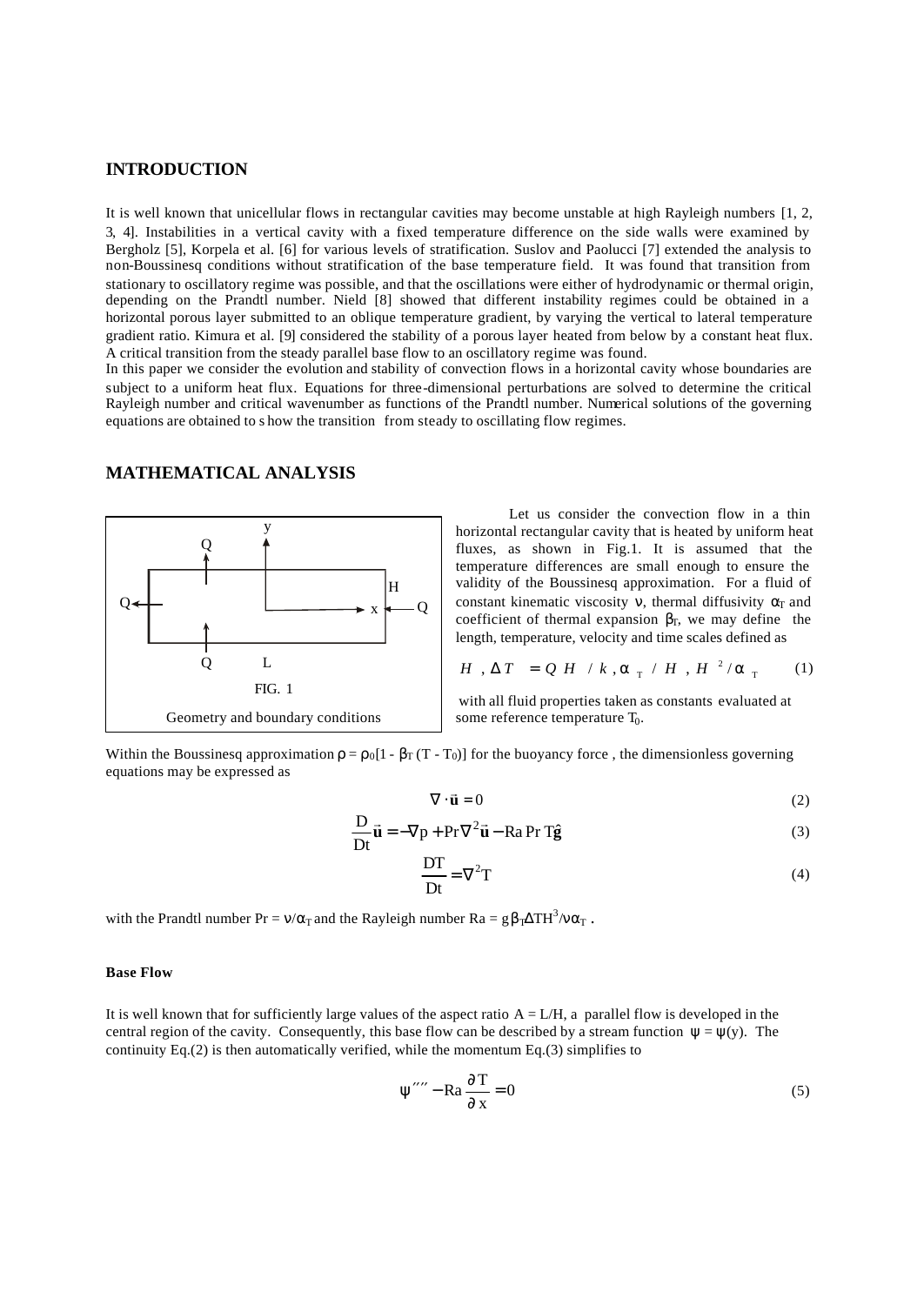subject to the no-slip boundary conditions  $\psi = \psi' = 0$ ,  $y = \pm 1/2$ .

In conjunction with Eq.(4) under the fixed-flux boundary conditions, it may be readily shown that the stream function and temperature are

$$
\psi(y) = \frac{\alpha \operatorname{Ra}}{4!} \left( y^2 - \frac{1}{4} \right)^2 \tag{6}
$$

$$
T = \alpha x - y + \frac{\alpha^2 \text{ Ra}}{4!} \left( \frac{y^5}{5} - \frac{y^3}{6} + \frac{y}{16} \right)
$$
 (7)

where the horizontal temperature gradient  $\alpha$  may be determined by integrating Eq.(4) in conservative form over an arbitrary section of the cavity, using the boundary condition  $\frac{\partial T}{\partial x} = 1$  on the side walls. We then obtain

$$
\frac{\alpha^3 \text{ Ra}^2}{9!} + \alpha \left( 1 - \frac{\text{Ra}}{6!} \right) - 1 = 0
$$
 (8)

for  $\alpha$  as a function of the Rayleigh number.

#### **Linear Stability Analysis**

Let small perturbations of the temperature, pressure, and velocity fields of the form

$$
\tilde{f} = Re \left\{ \hat{f}(y) \right\} exp[ \sigma t + i(kx + kz) \right]
$$
\n(9)

be added to the base flow, where  $\tilde{f}$  is a complex quantity, k and l are the real longitudinal and transverse wavenumbers, respectively, and  $\sigma = \sigma_r + i\sigma_i$  is the complex amplification rate.

The set of governing equations (2)-(4) may be linearized to first order in small quantities to obtain the eigenvalue problem

$$
\begin{bmatrix}\n\tilde{k}^{2}(\mathbf{i}k\psi'-\mathbf{Pr}L) & \mathbf{k}(k\psi'+\mathbf{i}\mathbf{Pr}L)\mathbf{D}+\mathbf{1}^{2}\psi'' & 0 \\
0 & \mathbf{Pr}L^{2}+\mathbf{i}k(\psi''-\psi'L) & -\tilde{k}^{2}\mathbf{R}a\mathbf{Pr}\n\end{bmatrix}\n\begin{bmatrix}\n\hat{u} \\
\hat{v} \\
\hat{v} \\
0\n\end{bmatrix} = \sigma \begin{bmatrix}\n-\tilde{k}^{2} & \mathbf{i}k\mathbf{D} & 0 \\
0 & L & 0 \\
0 & 0 & 1\n\end{bmatrix}\n\begin{bmatrix}\n\hat{u} \\
\hat{v} \\
\hat{r}\n\end{bmatrix}
$$
\n(10)

where  $\tilde{k}^2 = k^2 + l^2$ ,  $D = d/dy$ , L represents the operator  $D^2 - k^2 - l^2$  and the prime designates derivative with respect to y.

Solutions to this problem can be achieved as follows. The various terms in Eq.(10) are discretized according to central difference schemes. The eigenvalues of the resulting discrete matrix are then computed from a standard IMSL subroutine such as EIGENC or QZ. The eigenvalue problem is solved holding k, l, Pr constant each time. Newton's method is used to find the value of Ra for which the maximum growth rate  $\sigma_r$  cancels. Repeating the procedure for different wavenumbers k and l determines a marginal stability surface for a given Prandtl number Pr. The minimum value of Ra on the surface corresponds to the critical Rayleigh number  $Ra_c$ .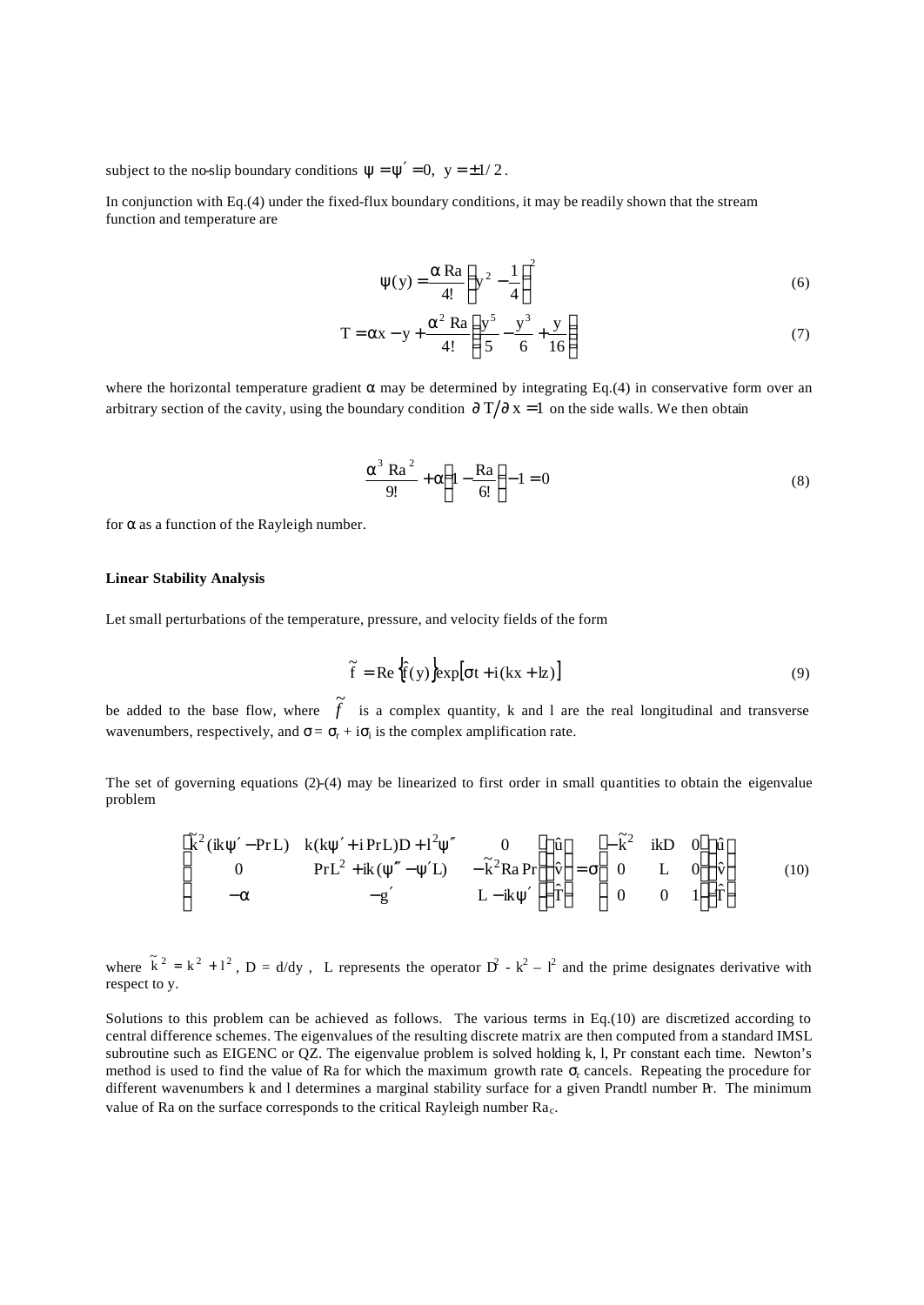Let introduce the angle  $\beta$  to define the direction of propagation of the disturbances in such a way that  $k = \tilde{k} \cos \bm{b}$ and  $l = \tilde{k} \sin \mathbf{b}$ . A detailed analysis of this problem [4] showed that 2-dimensional longitudinal perturbations are the most unstable for Prandtl numbers smaller than 4.2. For higher Pr values, the most unstable perturbations are 3 dimensional with a transverse wavenumber becoming more important as the Prandtl number increases. Fig. 2 displays the marginal stability curves for different values of Pr. Solutions of the eigenvalue problem Eq.(10) reveal that  $\sigma_i$  is different from zero at any Prandtl number, i.e. the instabilities are always oscillating. This result indicates a Hopf bifurcation of the base flow, for which the disturbances are characterized by oscillations in amplitude, unlike what is found in the case of a vertical cavity with a fixed temperature difference imposed between the walls [6].





 $= 133200, k<sub>e</sub> = 5.12$ 



Fig. 4: Critical disturbances for  $l = 0$ ,  $Ra_c = 159850$ ,  $k_c = 1.188$ ,  $\sigma_l = 68.477$ 

It should be noted from Fig. 2 that the stability curves for  $Pr = 0.7$  and 1.0 display two relative minima. Each minimum corresponds to the critical Rayleigh number for a different mode of instability. For  $Pr = 1.0$ , the most unstable instability mode is the one associated with the relative minimum at the higher wavenumber on the marginal stability curve. The corresponding disturbance streamlines and isotherms are shown in Fig. 3. For  $Pr = 0.7$ , the most unstable mode is located at the lower wavenumber and the distinction between the branches of the stability curve corresponding to each instability mode is very clear on the plot. Figure 4 depicts the streamlines and isotherms of perturbations at the critical Rayleigh number.

The above results show that the onset and development of the instabilities are strongly influenced by the Prandtl number. It can be reasonably expected that instabilities are more likely to be shear-driven for Pr < 1, as thermal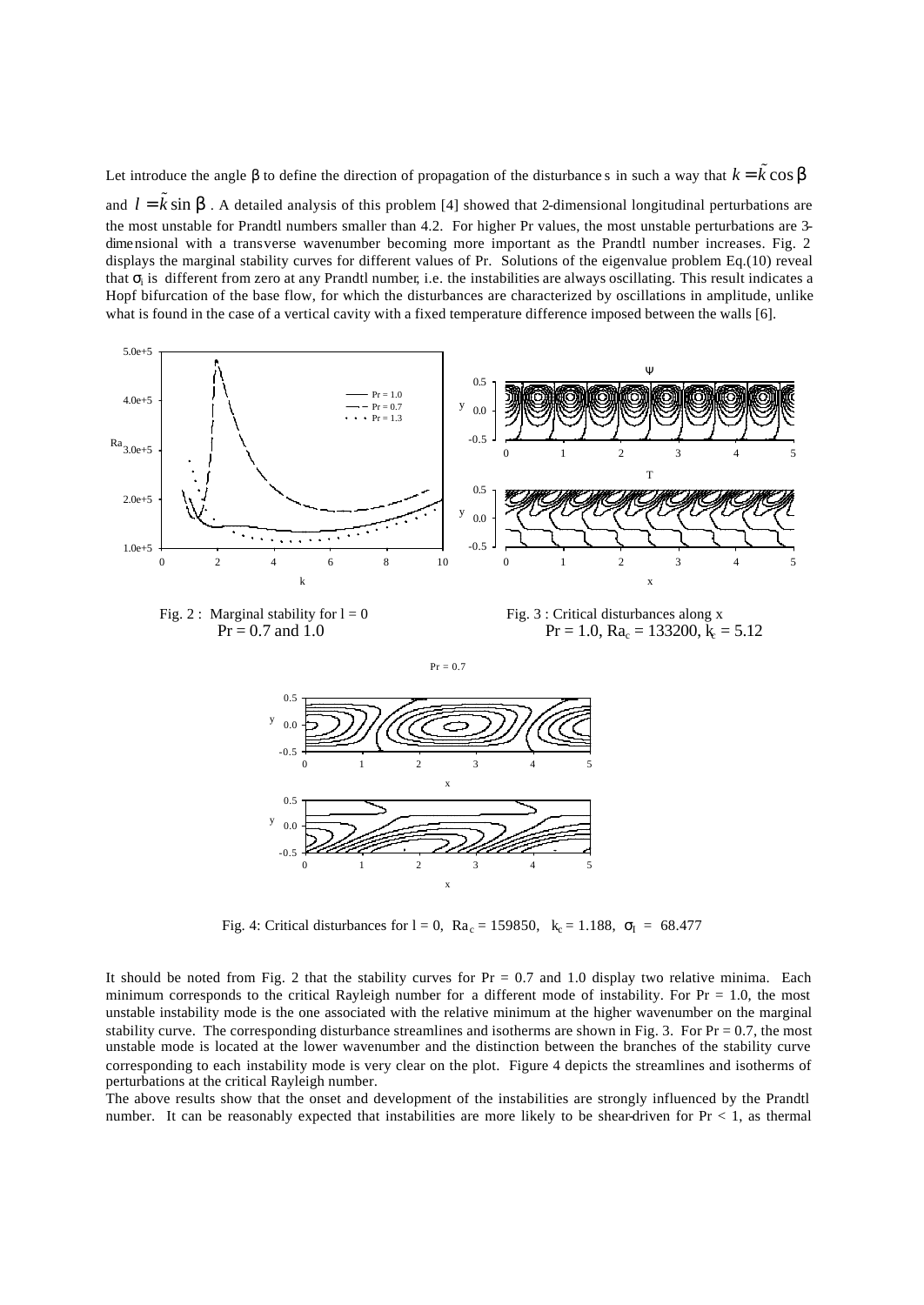disturbances of the base flow are then prone to be dissipated faster than hydrodynamic disturbances due to the larger molecular heat diffusion. For  $Pr > 1$ , viscous diffusion is greater than heat diffusion, and instabilities are expected to be buoyancy-driven. In fact, a detailed analysis of the kinetic and potential energies at the onset of instabilities showed that they are of thermal origin when  $Pr \ge 0.9$ , but shear-driven otherwise [4].

# **NUMERICAL SOLUTIONS**

The fully nonlinear Navier-Stokes and energy equations are numerically solved by the control volume method for a cavity of aspect ratio 8. The grid size is 21X81, with a time step varying from 0.01 to 0.0001, depending on the Rayleigh number. Some typical results are shown below for a fixed Prandtl number  $Pr = 0.7$  and a Rayleigh number varying from 100 000 to 200 000. Fig. 5 shows the steady parallel flow obtained at Ra= 120 000. Fig. 6 shows the flow obtained at  $Ra = 160 000$  which is still a parallel unicellular flow, but its amplitude weakly oscillates in time as can be seen in Fig. 9. The flow at  $Ra = 180,000$  is shown in Fig. 7. Solutions obtained at  $Ra = 200,000$  are presented in Fig. 8 and 10.



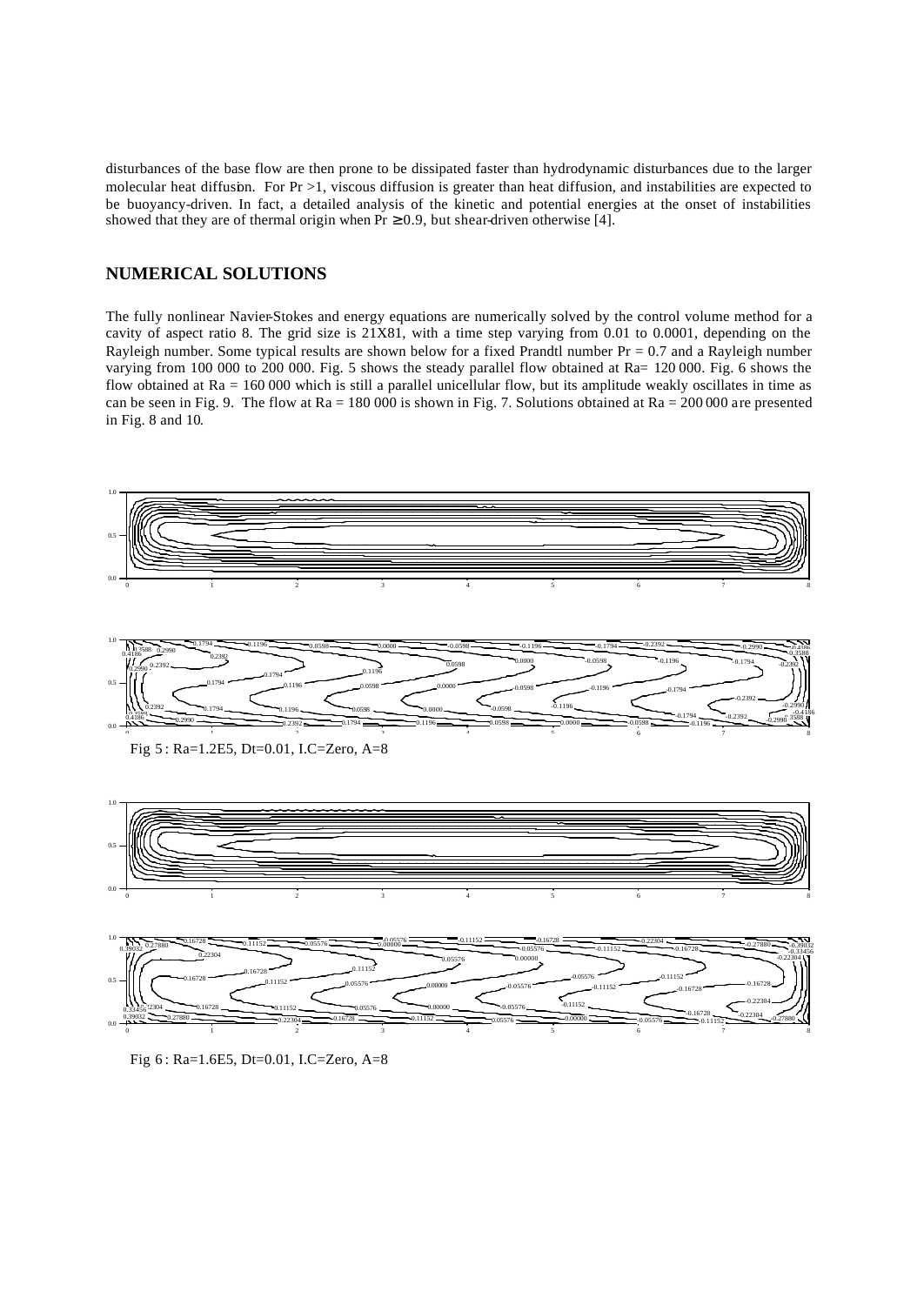









Fig 8 : Ra=2.0E5, Dt=0.01, I.C=Zero, A=8





Fig. 9: Minimum stream function vs time Fig. 10: Minimum stream function vs time